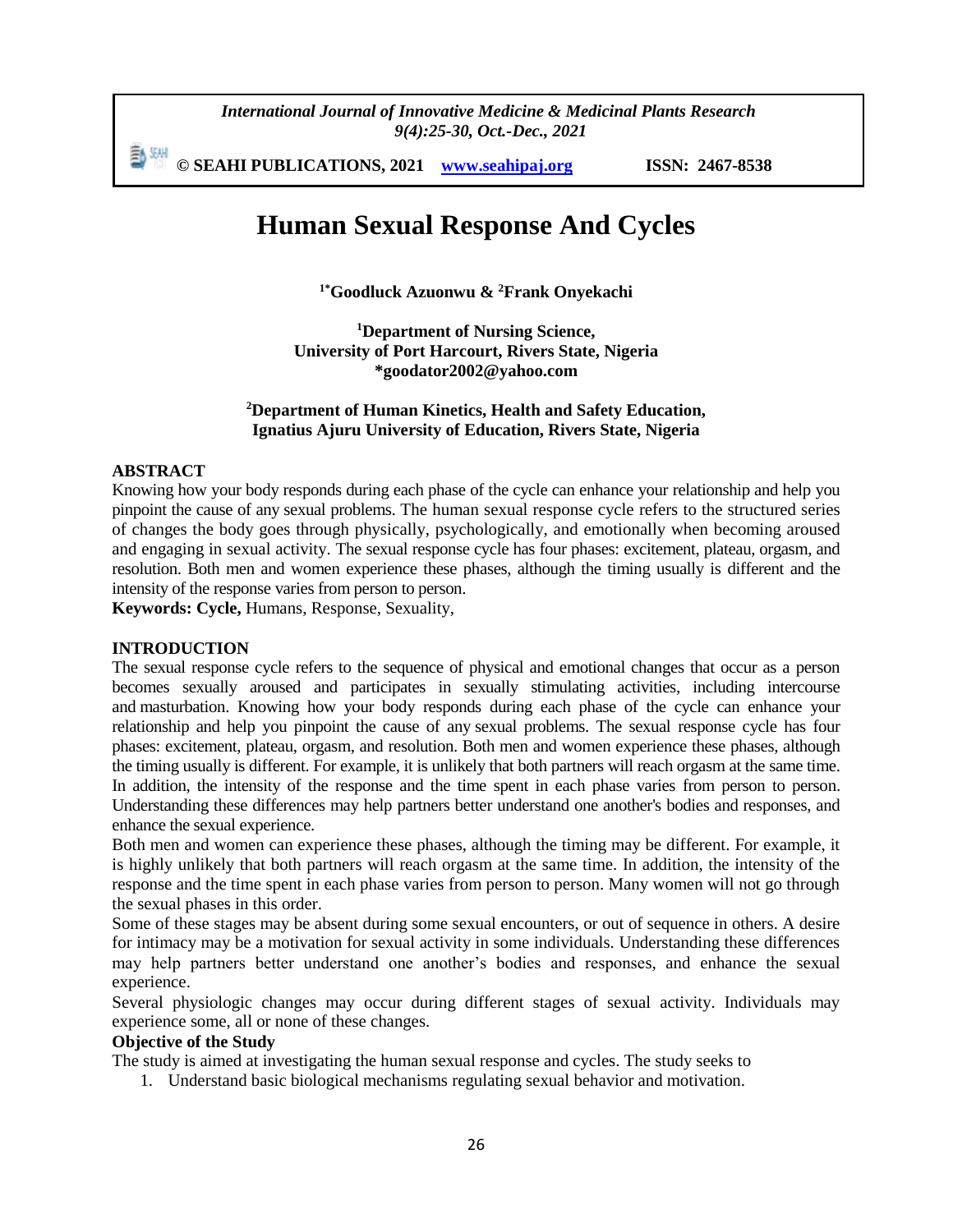# **Azuonwu & Onyekachi***.….. .. Int. J. Innovative Med. & Med. Plants Res. 9(4):26-30, 2021*

- 2. Recognize the contributions that Masters and Johnson's research made to our understanding of the sexual response cycle.
- 3. Demonstrate the usefulness and importance in the study of human sexual response**.**



## **What Are The Phases Of The Sexual Response Cycle?**

The sexual response cycle has been described as having four phases:

#### **Excitement Phase**

The **excitement phase** (also known as the **arousal phase** or **initial excitement phase**) is the first stage of the human sexual response cycle, which occurs as a result of physical or mental [erotic stimuli,](https://en.wikipedia.org/wiki/Erotic_stimuli) such as [kissing,](https://en.wikipedia.org/wiki/Kiss) [making out,](https://en.wikipedia.org/wiki/Making_out) fantasizing or [viewing erotic images,](https://en.wikipedia.org/wiki/Pornography) that leads to [sexual arousal.](https://en.wikipedia.org/wiki/Sexual_arousal) During this stage, the body prepares for [sexual intercourse,](https://en.wikipedia.org/wiki/Sexual_intercourse) initially leading to the plateau phase (John Archer; & Barbara Lloyd 2002). There is wide socio-cultural variation regarding preferences for the length of foreplay and the stimulation methods used (Gray, 1980). Physical and emotional interaction and stimulation of the erogenous zones during foreplay usually establishes at least some initial arousal.

#### **Excitement in both sexes**

Between both sexes, the excitement phase results in an increase in heart rate, breathing rate, and a rise in [blood pressure](https://en.wikipedia.org/wiki/Blood_pressure) (Gray, JP 1980). A survey in 2006 found that sexual arousal in about 82% of young females and 52% of young males arises or is enhanced by direct [stimulation of nipples,](https://en.wikipedia.org/wiki/Stimulation_of_nipples) with only 7–8% reporting that it decreased their arousal (Rosenthal, 2012). [Vasocongestion](https://en.wikipedia.org/wiki/Vasocongestion) of the skin, commonly referred to as the [sex flush,](https://en.wikipedia.org/wiki/Sex_flush) will occur in approximately 50-75% of females and 25% of males. The sex flush tends to occur more often under warmer conditions and may not appear at all under cooler temperatures.

During the female sex flush, pinkish spots develop under the breasts, then spread to the breasts, torso, face, hands, soles of the feet, and possibly over the entire body (John Archer; & Barbara Lloyd 2002). Vasocongestion is also responsible for the darkening of the clitoris and the walls of the vagina during sexual arousal. During the male sex flush, the coloration of the skin develops less consistently than in the female, but typically starts with the [epigastrium](https://en.wikipedia.org/wiki/Epigastrium) (upper abdomen), spreads across the chest, and then continues to the neck, face, forehead, back, and sometimes, shoulders and forearms. The sex flush typically disappears soon after orgasm occurs, but this may take up to two hours or so and, sometimes, intense sweating will occur simultaneously. The flush usually diminishes in reverse of the order in which it appeared (Masters & Johnson 1981)

An increase in muscle tone [\(myotonia\)](https://en.wikipedia.org/wiki/Myotonia) of certain muscle groups, occurring voluntarily and involuntarily, begins during this phase among both sexes (Masters & Johnson 1981). Also, the external [anal](https://en.wikipedia.org/wiki/Anus)  [sphincter](https://en.wikipedia.org/wiki/Anus) may [contract](https://en.wikipedia.org/wiki/Anal_contraction) randomly upon contact (or later during [orgasm](https://en.wikipedia.org/wiki/Orgasm) without contact).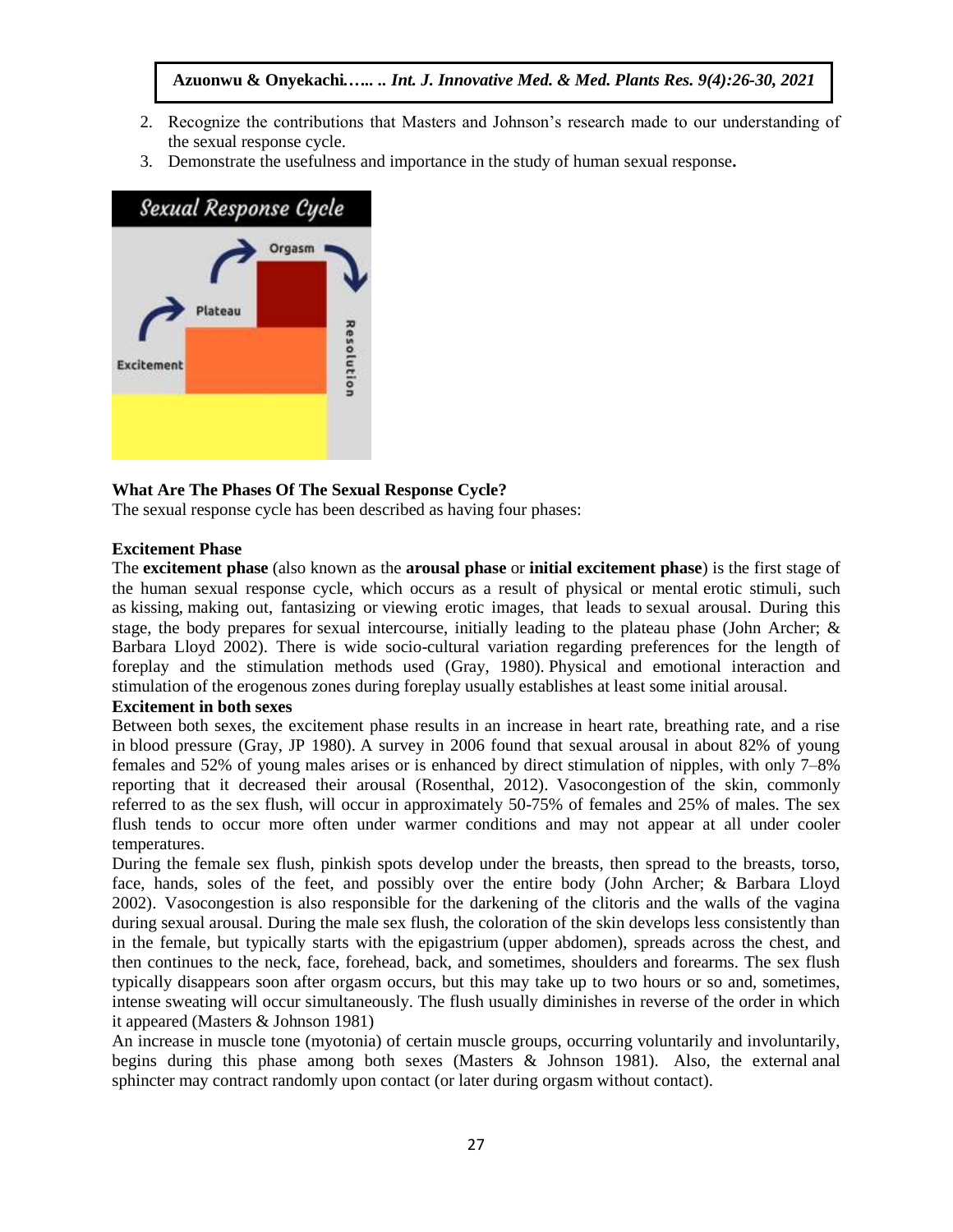## **Excitement in males**

In males, the beginning of the excitement phase is observed when the [penis](https://en.wikipedia.org/wiki/Human_penis) becomes partially or fully [erect,](https://en.wikipedia.org/wiki/Erection) often after only a few seconds of erotic stimulation (John Archer; & Barbara Lloyd (2002). The erection may be partially lost and regained repeatedly during an extended excitement phase. Both [testicles](https://en.wikipedia.org/wiki/Testicle) become drawn upward toward the [perineum,](https://en.wikipedia.org/wiki/Perineum) notably in [circumcised](https://en.wikipedia.org/wiki/Circumcision) males where less skin is available to accommodate the erection. Also, the [scrotum](https://en.wikipedia.org/wiki/Scrotum) can tense and thicken during the erection process.

# **Excitement in females**

In females, the excitement phase can last from several minutes to several hours. The onset of [vasocongestion](https://en.wikipedia.org/wiki/Vasocongestion) results in swelling of the woman's clitoris, labia minora and vagina. The muscle that surrounds the vaginal opening grows tighter and the uterus elevates and grows in size. The vaginal walls begin to produce a [lubricating organic liquid.](https://en.wikipedia.org/wiki/Vaginal_lubrication) Meanwhile, the breasts increase slightly in size and nipples become hardened and erect.

## **Plateau Phase**

The plateau phase is the period of sexual excitement prior to [orgasm.](https://en.wikipedia.org/wiki/Orgasm) The phase is characterised by an increased circulation and heart rate in both sexes, increased sexual pleasure with increased stimulation and further increased muscle tension. Also, respiration continues at an elevated level. Prolonged time in the plateau phase without progression to the orgasmic phase may result in [sexual frustration.](https://en.wikipedia.org/wiki/Sexual_frustration)

## **Plateau in males**

During this phase, the male [urethral sphincter](https://en.wikipedia.org/wiki/Urethral_sphincter) contracts (so as to prevent [urine](https://en.wikipedia.org/wiki/Urine) from mixing with [semen,](https://en.wikipedia.org/wiki/Semen) and to guard against [retrograde ejaculation\)](https://en.wikipedia.org/wiki/Retrograde_ejaculation) and muscles at the base of the penis begin a steady rhythmic contraction. Males may start to secrete seminal fluid or [pre-ejaculatory](https://en.wikipedia.org/wiki/Pre-ejaculate) fluid and the [testicles](https://en.wikipedia.org/wiki/Testicles) rise closer to the body.

# **Plateau in females**

The plateau stage in females is basically a continuation of the same changes evident in the excitement stage. The [clitoris](https://en.wikipedia.org/wiki/Clitoris) becomes extremely sensitive and withdraws slightly, and the [Bartholin glands](https://en.wikipedia.org/wiki/Bartholin_glands) produce further [lubrication.](https://en.wikipedia.org/wiki/Vaginal_lubrication) The tissues of the outer third of the vagina swell, and the [pubococcygeus](https://en.wikipedia.org/wiki/Pubococcygeus_muscle)  [muscle](https://en.wikipedia.org/wiki/Pubococcygeus_muscle) tightens, reducing the diameter of the opening of the vagina. Masters and Johnson refer to the changes that take place during the plateau stage as the [orgasmic platform.](https://en.wikipedia.org/wiki/Orgasmic_platform) For those who never achieve orgasm, this is the peak of sexual excitement.

#### **Orgasm Phase**

Orgasm is experienced by both males and females, ending the plateau phase of the sexual response cycle. Orgasm is accompanied by quick cycles of [muscle contraction](https://en.wikipedia.org/wiki/Muscle_contraction) in the lower [pelvic muscles,](https://en.wikipedia.org/wiki/Pelvic_muscles) which surround both the anus and the [primary sexual organs.](https://en.wikipedia.org/wiki/Sex_organ) Orgasms are often associated with other *involuntary* actions, including [vocalizations](https://en.wikipedia.org/wiki/Vocable) and [muscular spasms](https://en.wikipedia.org/wiki/Muscular_spasms) in other areas of the body and a generally [euphoric](https://en.wikipedia.org/wiki/Euphoria) sensation. Heart rate is increased even further. [Tantric sex](https://en.wikipedia.org/wiki/Tantric_sex) practices may seek to diminish the goal of achieving orgasm, which is frequently a common goal of sexual intercourse.

# **Orgasm in males**

In males, orgasm is usually associated with [ejaculation.](https://en.wikipedia.org/wiki/Ejaculation) Each ejection is accompanied with continuous pulses of sexual pleasure, especially in the penis and [loins.](https://en.wikipedia.org/wiki/Loin) Other sensations may be felt strongly among the lower spine or lower back. The first and second convulsions are usually the most intense in sensation and produce the greatest quantity of semen. Thereafter, each contraction is associated with a diminishing volume of semen and a milder sensation of pleasure.

#### **Orgasm in females**

Women also experience [uterine](https://en.wikipedia.org/wiki/Uterine_contraction) and [vaginal](https://en.wikipedia.org/wiki/Vaginal_contraction) [contractions.](https://en.wikipedia.org/wiki/Muscle_contraction) Orgasms in females can vary widely from individual to individual. They are commonly associated with an increase in [vaginal lubrication,](https://en.wikipedia.org/wiki/Vaginal_lubrication) a tightening of the vaginal walls and overall pleasure. For some women, there is also a possibility of [female](https://en.wikipedia.org/wiki/Female_ejaculation)  [ejaculation](https://en.wikipedia.org/wiki/Female_ejaculation) (also called "squirting").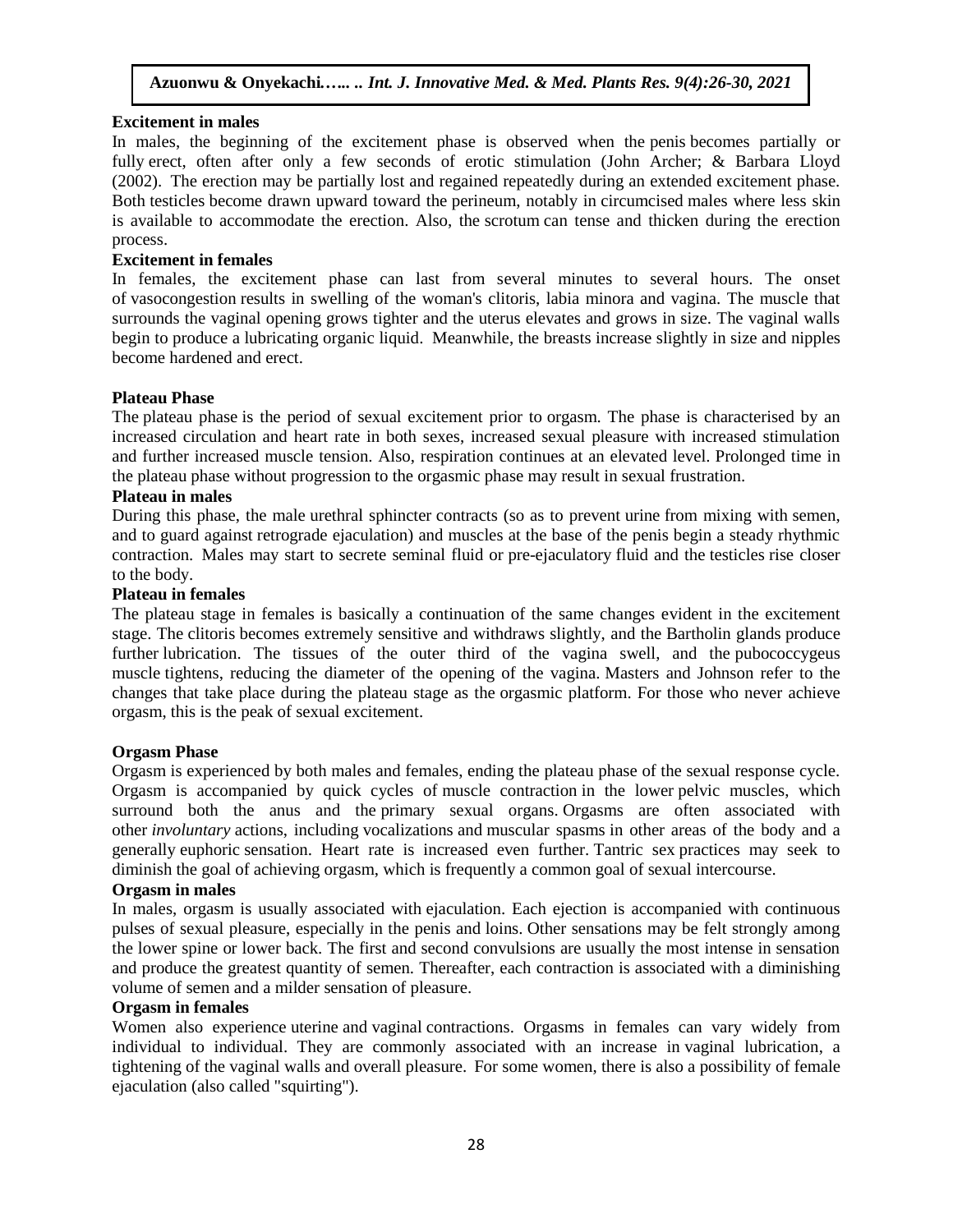## **Resolution Phase**

The resolution phase occurs after orgasm and allows the muscles to relax, blood pressure to drop and the body to slow down from its excited state. The refractory period, which is part of the resolution phase, is the time frame in which usually a man is unable to orgasm again, though women can also experience a refractory period.

## **Resolution in males**

Masters and Johnson described the two-stage detumescence of the penis: In the first stage, the penis decreases from its erect state to about 50 percent larger than its flaccid state. This occurs during the refractory period. In the second stage (and after the refractory period is finished), the penis decreases in size and returns to being flaccid (Masters & Johnson, 1981). It is generally impossible for men to achieve orgasm during the refractory period (Trost, 1989). Masters and Johnson argue that this period must end before men can become aroused again.

Although, due to the refractory period, it is rare for men to achieve *[multiple orgasms](https://en.wikipedia.org/wiki/Orgasm#Subsequent_and_multiple_orgasms)*, some men have reported having multiple, consecutive orgasms, particularly without ejaculation. Multiple orgasms are more commonly reported in very young men than in older men. In younger men, the refractory period may only last a few minutes, but last more than an hour in older men.

#### **Resolution in females**

According to Masters and Johnson, women have the ability to orgasm again very quickly, as long as they have effective stimulation. As a result, they are able to have *multiple orgasms* in a relatively short period of time. Though generally reported that women do not experience a refractory period and thus can experience an additional orgasm, or multiple orgasms, soon after the first, (Trost JE 1989). Some sources state that men and women experience a refractory period because women may also experience a period after orgasm in which further sexual stimulation does not produce excitement. For some women, the clitoris is very sensitive after climax, making additional stimulation initially painful. After the initial orgasm, subsequent orgasms for women may also be stronger or more pleasurable as the stimulation accumulates (John Archer; & Barbara Lloyd 2002).

## **Similarities and Differences In Sexual Responses Between Male And Female**

Masters and Johnson argue that, despite some minor differences, sexual responses in both men and women are fundamentally similar (John Archer; & Barbara Lloyd 2002). However, researchers have argued that there are many differences between men and women in terms of their response. First, Masters and Johnson put forth one model for men, but three different models for women. They stated that men's sexual response only differs in terms of duration; showing different models would, thus, be repetitive. Women, on the other hand, they state can have responses that differ in both intensity and duration (Both, 2003). These variations can pose problems because psychologists have argued that not everyone fits this model; for example, most women do not orgasm during penetrative sexual intercourse (Rosenberg et al 2006). Masters and Johnson also equate a man's erection with a woman's vaginal lubrication during the excitement phase; Roy Levin states that this observation is false. A woman's clitoris is the [anatomical](https://en.wikipedia.org/wiki/Homology_(biology))  [parallel](https://en.wikipedia.org/wiki/Homology_(biology)) to a man's penis. As a result, [clitoral swelling](https://en.wikipedia.org/wiki/Clitoral_erection) would be the equivalent of a man's erection (Zilbergeld, 1992).

Another aspect is the lack of concordance between subjective [sexual arousal](https://en.wikipedia.org/wiki/Sexual_arousal) and genital arousal. Research by [Meredith, Chivers](https://en.wikipedia.org/wiki/Meredith_Chivers) and [Michael Bailey](https://en.wikipedia.org/wiki/J._Michael_Bailey) indicates that men tend to show category-specific arousal; that is, they are sexually aroused by their preferred gender. However, women show category non-specificity: Their genitals show arousal to both preferred and non-preferred genders (Both et al, 2003). Even though women reported being subjectively aroused to, for example, a man and woman engaging in sexual activity, their genitals also show sexual arousal to two men engaging in sexual activity, two women doing so, and even non-human animals having sex (Robinson, 1976)

Overall, Masters and Johnson's model appears to be a better example of men's sexual response than women's (Laan, & Both, 2008)